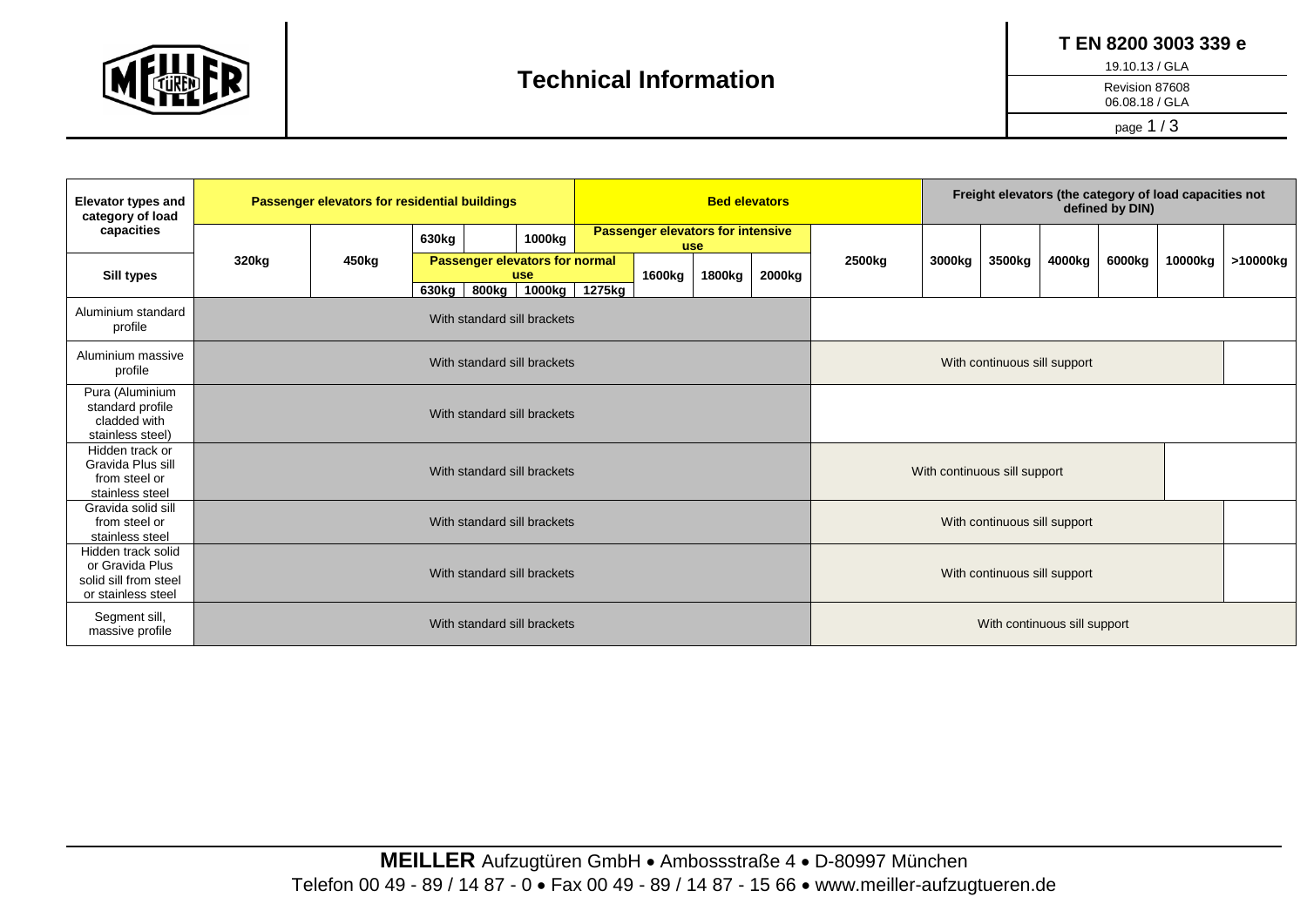

 **T EN 8200 3003 339 e**

19.10.13 / GLA

Revision 87608

06.08.18 / GLA

page 2 / 3

| No.            | <b>Sill types</b>                                                    | <b>Sketch</b> | <b>Permissible wheel</b><br>load R <sub>48</sub> ** |  |  |
|----------------|----------------------------------------------------------------------|---------------|-----------------------------------------------------|--|--|
| 1              | Aluminium standard<br>profile                                        | 聶<br>┯┯       | 6kN resp. 0,6t                                      |  |  |
| $\overline{2}$ | Aluminium massive<br>profile                                         | 聶<br>ĦT       | 50kN resp. 5t                                       |  |  |
| 3              | Pura (Aluminium<br>standard profile cladded<br>with stainless steel) |               | 1kN resp. 0,1t                                      |  |  |
| $\overline{4}$ | Sill Gravida steel or<br>stainless steel                             |               | 18kN resp. 1,8t                                     |  |  |